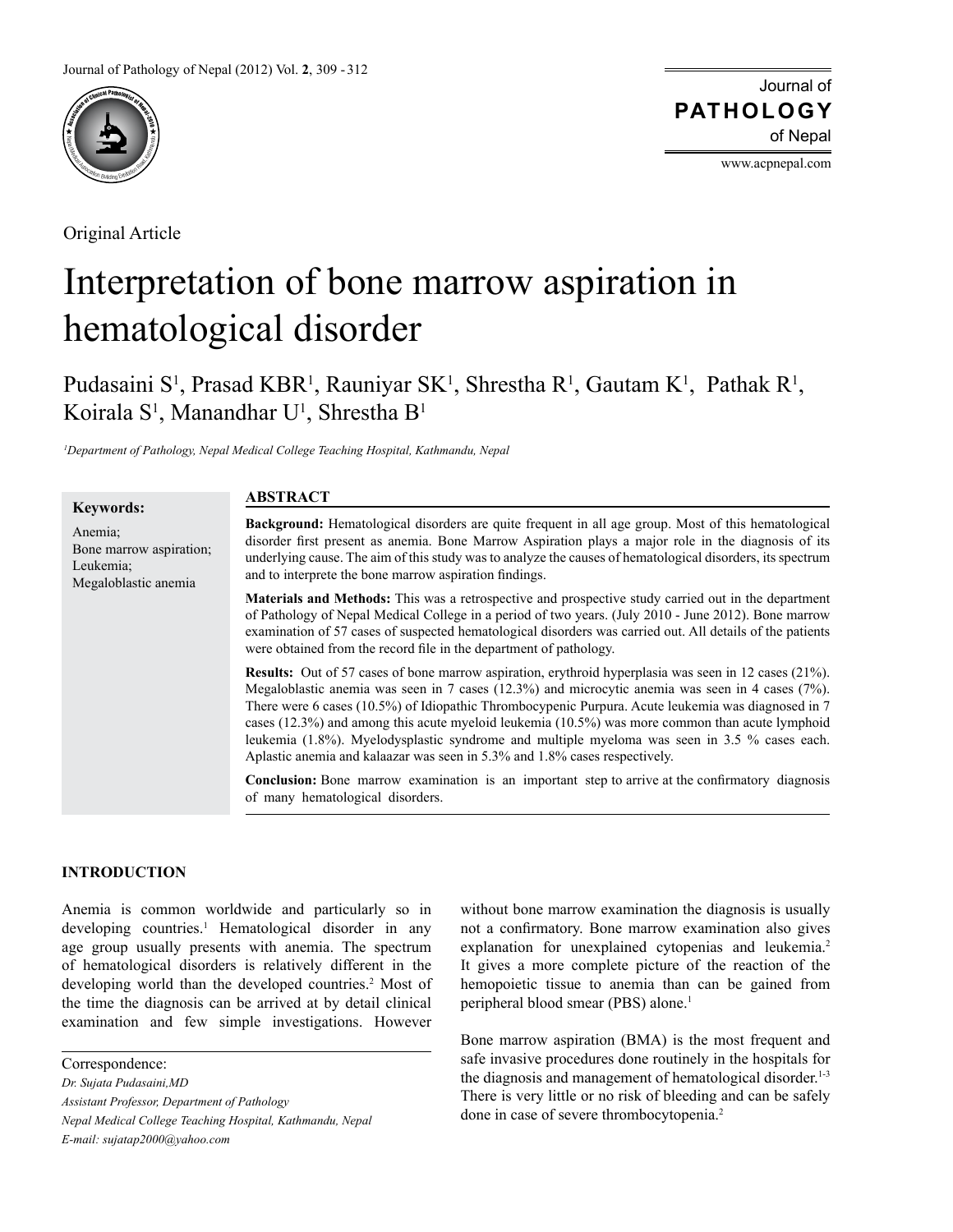This study was carried out with the aim of finding out the causes of haematological disorders, its spectrum and to interprete the BMA findings.

## **MATERIALS AND METHODS**

This was a retrospective and prospective study done in the Department of Pathology of Nepal Medical College for a period of two years July 2010 to June 2012). A total of 57 cases were included in this study. BMA reports of the patients were retrieved from the record file in the department. PBS along with necessary hematological and clinical parameters were also noted from the record file. Geimsa stained slides along with Iron stain, Periodic Acid Schiff (PAS) stain and Myeloperoxidase (MPO) stained slides were examined in the available cases. Aspirates of inadequate material or dry tap were excluded from the study. Then data was manually collected and subsequently analyzed.

#### **RESULTS**

A total number of 57 patients were included in this study aged between 9 months and 75 years. The mean age was 37.9 years. 27 (47.4%) were males and 30 (52.6%) were females with (M:F=1:1.1). Maximum number of patients (42.1%) of hematological disorder who underwent BMA was in the age group of 31- 45 years. Table 1 shows the age distribution of the patients.

Blood count and PBS revealed anemia in 86% cases. Pancytopenia was seen in 50 % cases and bicytopenia was seen in 36% cases. Thrombocytopenia alone was seen in 14 % cases. Though most of the bone marrow was hypercellular we did come across normocellular marrows as well (Table 2).

Bone marrow examination findings are given in Table 3. Erythroid hyperplasia was the common finding in our study. In these cases there were no other significant findings. Out of 12 cases of erythroid hyperplasia, 2 cases show few micronormoblast and 3 cases show mild megaloblastoid changes however they were not of the significant number. Hence they were grouped under erythroid hyperplasia. Megaloblastic anemia (12.3%) was more common than microcytic anemia (7%). Infective pathology (12.3%) includes all the cases with normal to slightly hypercellular marrow with increased myeloid erythroid (M:E) ratio and cells of myelopoiesis showing shift to left. Clsuters of LD bodies were seen (fig.1).

In all cases of hypoplastic anemia the marrow was hypocellular and all 3 lineages of cell were suppressed. BMA findings were correlated with PBS which also showed pancytopenia. However bone marrow biopsy was not done in these cases. Myelodysplastic syndrome (MDS) was diagnosed in cases with increased erythroid series of cells with megaloblastic changes and dyserythropoiesis.



*Figure 1: Bone marrow aspirate smears showing LD bodies (Giemsa stain, X1000)*



*Figure 2: Myeloblast with auer rods in AML (Wright stain, X1000)*



*Figure 3: Bone marrow aspirate showing plasma cells (Wright stain,X1000)*

The differential diagnosis of megaloblastic anemia was commented in each of these cases as clinical correlation with biochemical and other parameters are required to diagnose. Acute leukemia was seen in 7 cases (12.3%). Out of this, 6 cases (10.5%) were AML and 1 case (1.8%) was ALL. Out of 6 cases of AML, the commonest type was AML M3 (3 cases; fig.2), followed by AML M2 (2 cases) and AML M1 (1 case). There were 2 cases of multiple myeloma where 22% and 16% of the nucleated cells were plasma cells. Though the diagnosis was given as multiple myeloma (fig.3), biochemical, radiological and clinical correlation was recommended in each case.

#### **DISCUSSION**

The spectrum of hematological disorders is very wide. Bone marrow examination is safe and a useful test in reaching the final diagnosis.2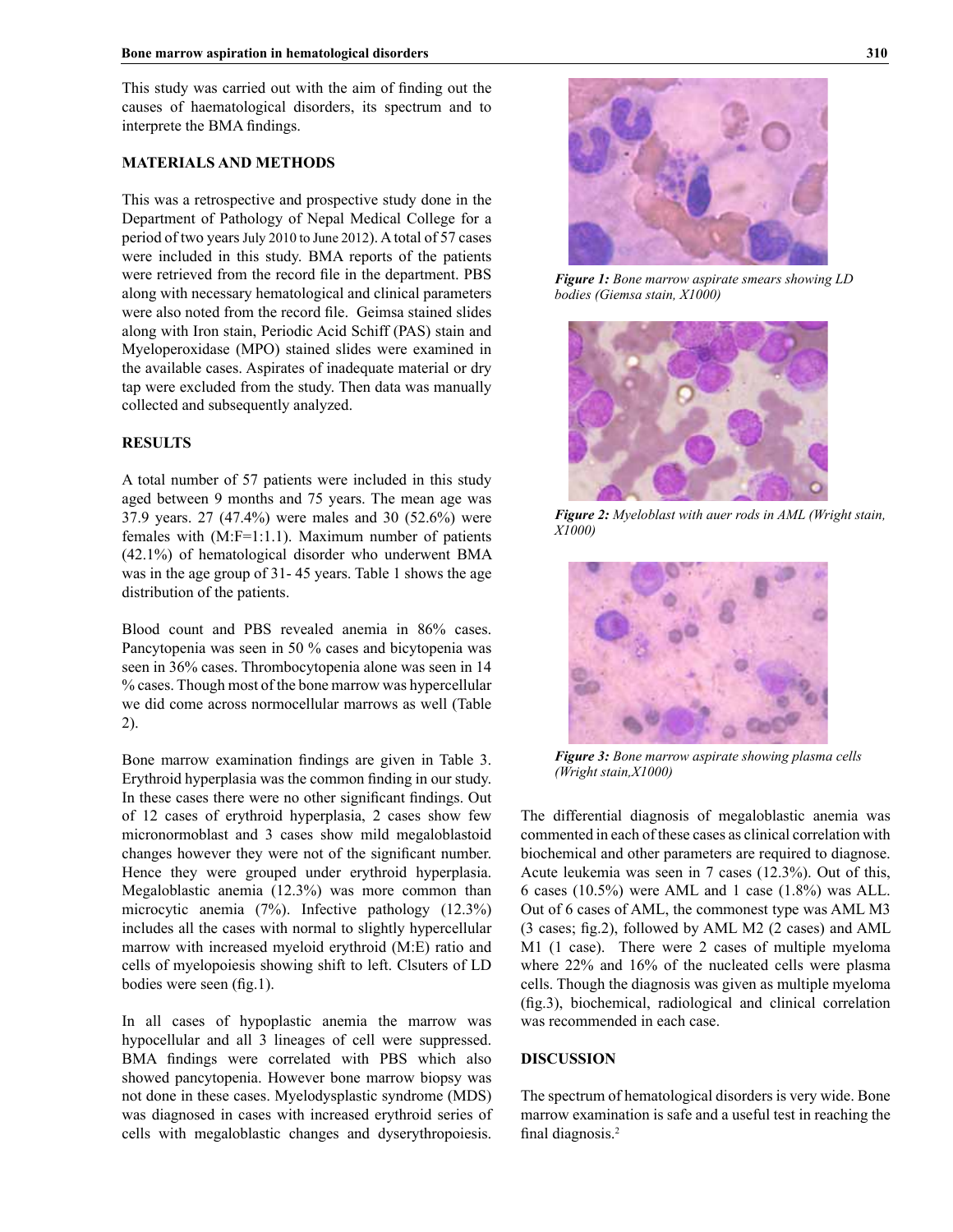In our study the most common age group undergoing BMA was 31- 45 years. In a study done by Niazi et al, the majority of the patients were from the age group 1-30 years.<sup>4</sup> In our study the age of the patients ranged from 9 months and 75 years with the mean age of 37.9 years. 27 (47.4%) were males and 30 (52.6%) were females with  $(M: F=1:1.1)$ . Age and sex distribution was compared with other studies as shown in Table 4.

The commonest indication of BMA was pancytopenia (50 %) followed by bicytopenia (36%). Similar to our finding pancytopenia was the commonest indication in a study done by Ahmed et al.<sup>7</sup> But in contrast to these studies, pancytopenia was the third common indication  $(11.9%)$  in a study done by Bashawri et al.<sup>8</sup> In our study, thrombocytopenia alone was seen in 14 % cases.

Erythroid hyperplasia was seen in 12 cases (21%). Similar finding (19.6% cases of erythroid hyperplasia) was seen in a study done by Jha et al.<sup>6</sup> In a study done by Khodke et al 14% cases showed erythroid hyperplasia.9

Megaloblastic anemia was 2nd common diagnosis in the present study as well as in studies done by Niazi et al and Jha et al.4,6 In a study done by Gayathri et al megaloblastic anemia was the commonest cause of pancytopenia and was the commonest finding in BMA.<sup>5</sup> Similar to study done by Jha et al<sup>6</sup>, we could not identify the exact deficiency leading to megaloblastic anemia as serum folic acid or vitamin B12 levels were not assessed. The increase incidence of megaloblastic anemia reflects the higher prevalence of nutritional deficiency in our country.

Microcytic anemia seems to be an uncommon finding as we came across only 7% cases. However in a study done by Ahmad et al, 23.8% cases were microcytic anemia and diagnosed as iron deficiency anemia.<sup>7</sup>

Acute leukemia was seen in 7 cases (12.3%). Out of this, 6 cases  $(10.5\%)$  were AML and 1 case  $(1.8\%)$  was ALL. Out of 6 cases of AML, the commonest type was AML M3 (3 cases), followed by AML M2 (2 cases) and AML M1 (1 case). Other series also showed that acute leukemia is the commonest hematological malignancy and AML is more common than  $ALL<sub>1,2,5,6</sub>$ 

Other malignancies in this study were multiple myeloma (3.5%) and MDS (3.5%). Other series showed the incidence of multiple myeloma ranging from  $0.94\%$  to  $4.1\%$ <sup>2,3,5,6</sup>

We encountered 3.5% cases of multiple myeloma compared to Kibria et al, Laishram et al and Jha et al who reported an incidence of 9.04%, 20.5% and 0.94% in their studies respectively.2,3,5 Other series showed incidence of MDS ranging from 2% to 7.9%.<sup>2,5,6,9</sup>

Hypoplastic anemia was seen in 3 cases (5.3%). Diagnosis

### **Table1: Age distribution of the patients**

| ge group        |    | No. of patients Percentage (%) |
|-----------------|----|--------------------------------|
| $\leq$ 15 years |    | $7\%$                          |
| $15 - 30$ years |    | 29.9%                          |
| $31 - 45$ years | 7Δ | $42.1\%$                       |
| >45 years       |    | $2.1\%$                        |
| Total           |    |                                |

#### **Table 2: Cellularity of the bone marrow in the aspirates smears**

| <b>Cellularity of the marrow</b> | No. of cases | Percentage $(\% )$ |
|----------------------------------|--------------|--------------------|
| Hypercellular                    | 35           | 614%               |
| Normocellular                    |              | 26.3%              |
| Hypocelullar                     |              | $12.3\%$           |
| Total                            |              | $00\%$             |

### **Table 3: Bone marrow examination findings**

| <b>BMA</b> diagnosis  | No. of cases | Percentage $(\% )$ |
|-----------------------|--------------|--------------------|
| Erythroid hyperplasia | 12           | 21%                |
| Megaloblastic anemia  |              | 12.3%              |
| Acute leukemia        |              | 12.3%              |
| <b>TTP</b>            | 6            | $10.5\%$           |
| Microcytic anemia     |              | $7\%$              |
| Infective pathology   |              | 12.3%              |
| Hypoplastic anemia    |              | $5.3\%$            |
| <b>MDS</b>            |              | $3.5\%$            |
| Multiple myeloma      | 7            | $3.5\%$            |
| Leishmaniasis         |              | $1.8\%$            |
| Normal marrow         | 6            | $10.5\%$           |
| Total                 | 57           | 100%               |

## **Table 4: Comparison of age and sex distribution in different studies**

| tudv                        | ge (vears) | M∙⊮           |
|-----------------------------|------------|---------------|
| Egesie et al <sup>1</sup>   | 3-80       | $1.5 \cdot 1$ |
| Gayathri et al <sup>6</sup> | 2-80       | 12:1          |
| Kibria et al <sup>2</sup>   | $35-80$    | 1.059         |
| Niazi et al <sup>5</sup>    | $1 - 75$   | 17.1          |
| Jha et al?                  | 1.79       | 15.1          |

was based on BMA findings and bone marrow biopsy was not available. It is recommended that both aspiration and trephine biopsy be done simultaneously in cases of pancytopenia especially if hypoplastic or aplastic anemia is suspected though aspiration smears are superior for morphological details. Bone marrow biopsy provides a more reliable index of cellularity and reveals bone marrow infiltration, fibrosis and granulomas.<sup>6</sup> Compared to our study 19%, 29% and 14% cases of hypoplastic anemia were seen in other studies.<sup>5,6,9</sup>

ITP was seen in 6 cases (10.5%). Other studies showed